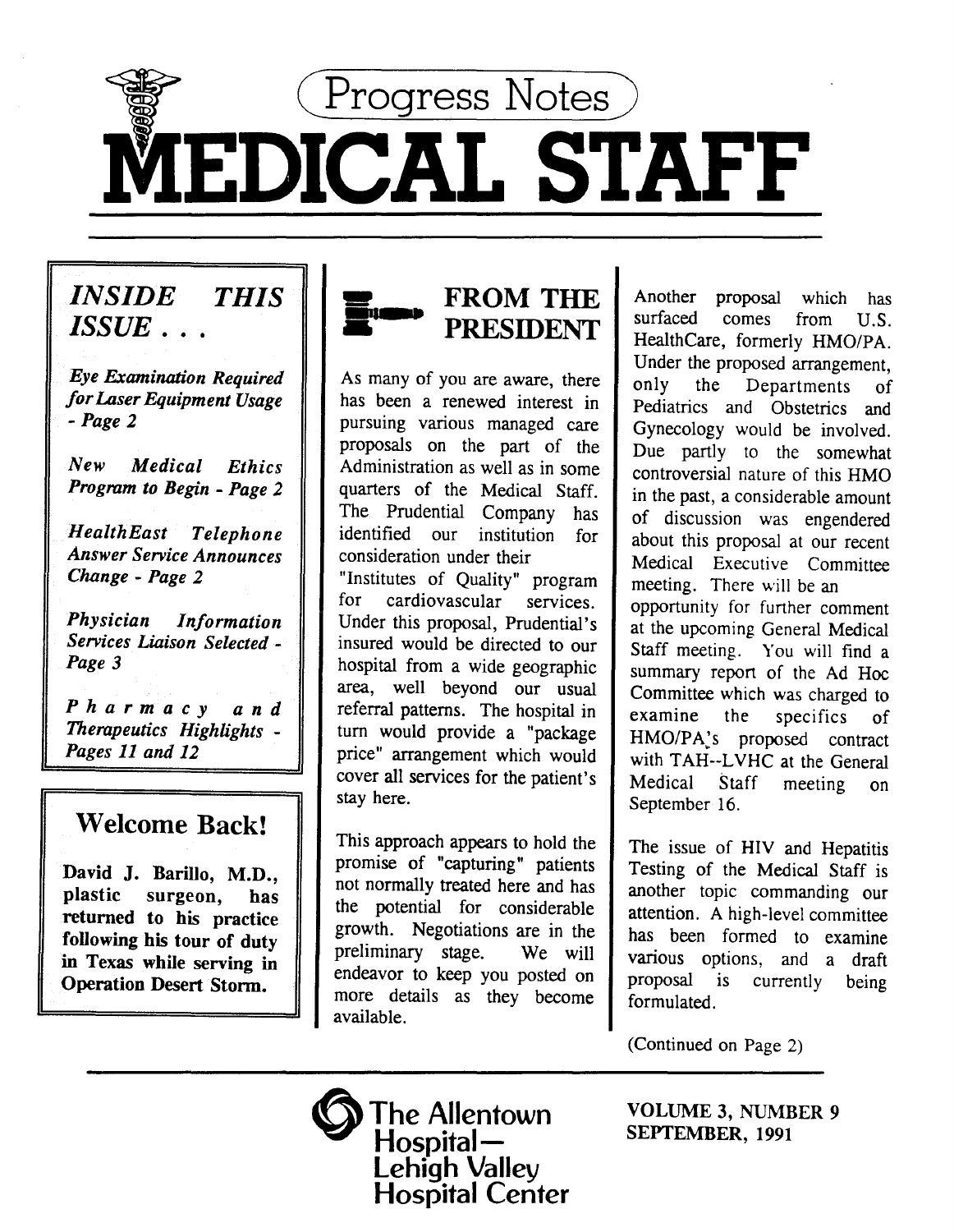(Continued from Page 1)

The final version of the Medical Staff's Mission/Vision Statement has been approved by the Medical Executive Committee and will be available for your review at the General Medical Staff meeting. A considerable amount of thought and discussion has gone into its development; however, we would<br>be open to any important to any important substantive changes which the Medical Staff may offer.

I encourage you to forward your thoughts and comments on these or any other issues of importance to the Medical Staff Services Office or members of the Medical Executive Committee. Your constructive input will help us formulate policies of consensus on these sometimes difficult issues.

John/S. Jaffe, M.D. President, Medical Staff

## **Eye Examination Required for Laser Equipment Usage**

In order to continue to use hospital laser equipment, all laser credentialed attending physicians and residents MUST have the necessary eye examination no later than Friday, November 29, 1991. This requirement reflects Laser Policy  $#7101.00$  approved by Medical Executive Committee on June 4, 1991.

If you have any questions, please contact David Rice, Director, Microsurgery, at 776-8977.

## **New Medical Ethics Program Introduced**

A new educational program in medical ethics, called *Decisions Near the End of Life,* is being started at TAH--LVHC. It is a modular program designed for presentations to large groups and also for small discussion groups that are multidisciplinary. The program was developed by the Educational Development Corporation (EDC) in Boston, a non-profit organization, in conjunction with the Hastings Center and has been piloted in a number of hospitals and nursing homes in the United States. Coordinators of the hospital's program -- Rev. Emily Jean Gilbert, Assistant Director, Pastoral Care, Marilyn Rourke, B.S.N., CCRN, Head Nurse, Shock/Trauma Unit, and Joseph E. Vincent, M.D., Medical Director, Critical Care -- are impressed by the materials and format and believe that it will be a valuable ongoing process for caregivers within the institution.

The first step in beginning this process is to distribute a confidential questionnaire, designed by the EDC, which will help to determine attitudes, knowledge, and concerns of caregivers within the institution concerning ethical issues. Results of the questionnaires, which will be tabulated by the EDC, will be

*September, 1991* 

educational modular materials These results will be reported \_ various group presentations within the hospital such as departmental grand rounds.

Questionnaires are expected to be distributed in September to physicians with active staff privileges. In addition, the same questionnaire will be distributed to randomly selected nurses, respiratory therapists, chaplains, physical therapists, dietitians, and social workers within the institution for their input. In order to obtain an adequate sampling from the large variety of caregivers within the institution, it is extremely important that these questionnaires be completed and returned to the Critical Care Office at the LVHC site.

If you have any questions regarding this program, please contact one of the coordinators: Rev. Gilbert at 776-8470, Mrs. Rourke~ at 776-8930, or Dr. Vincent at 776-8450.

## **HealthEast Telephone Answer Service to Change Call-in Number**

Effective October 1, the call-in telephone numbers for the HealthPage Telephone Answer Service -- 435-9031 and 434-9551 -- will be discontinued. Please use  $821-9777$  as the replaceme for these two numbers.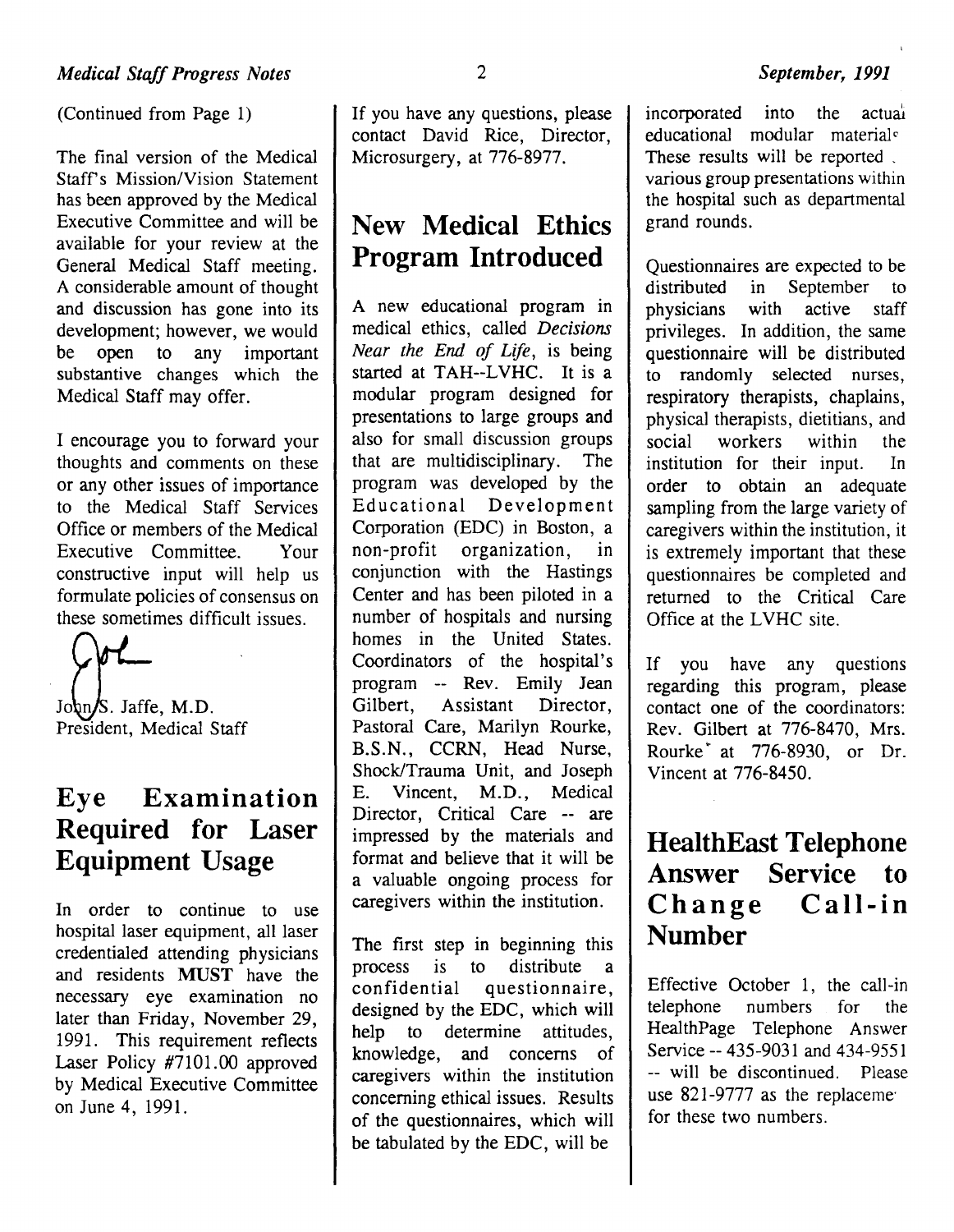

Following is a step-by-step process to assist physicians in the appeal of KePRO quality denials.

When a physician receives a KePRO denial, the physician should first notify the Quality<br>Assessment Office at 778-2414, providing the patient's name, hospital site, admission and discharge dates, and issue in question; then forward a copy of the KePRO letter to the Quality Assessment Office at TAH site.

The Quality Assessment Office will then assign the case a Quality Assurance log number, assign to the Department Quality Assurance Committee member for physician review, coordinate physician review, and provide the physician with a blinded copy of the reviewer's findings.

The physician should then submit written documentation to KePRO to appeal KePRO's decision.

## **Physician 1/S Liaison Selected**

Charles A. Gordon, M.D., general internist, has been selected as the Physician Information Services  $(I/S)$ Liaison, a newly formed, parttime position to provide physician leadership in implementing and using a new Patient Care,<br>Management and Accounting (PCMA) system and the Physician Communications Network (PCN).

Dr. Gordon was chosen from a number of applicants by a selection committee consisting of Charles J. Scagliotti, M.D., I/S Physician Committee Chairman; Paul E. Nurick, Executive Vice President and COO; Richard E. Duncan, Senior Vice President and Chief Information Officer;<br>and John W. Hart, Vice President. The selection committee then made their recommendation to Samuel R. Huston, Hospital President and CEO, and John S. Jaffe, M.D., Medical Staff President, for final approval.

In his new role, Dr. Gordon will work with the physician, hospital, and information services staffs to tailor the PCMA and PCN systems to improve the hospital's clinical, financial, and<br>administrative procedures to administrative procedures to provide better care for patients.

If you have any questions regarding the Physician  $I/S$ Liaison, please contact either Dr. Gordon at 433-1366, Mr. Duncan at 778-1406, or Dr. Jaffe at 776-8968.

# **Neurodiagnostic Laboratory On-Call Coverage**

On-call coverage for the Neurodiagnostic (EEG)<br>Laboratory is available on Laboratory is available on weekends and holidays from 8 a.m. to 4 p.m. EEG technologists will respond to oncall requests for the following services: electrical cerebral

silence, status epilepticus, and evaluation of cortical function<br>when unable to obtain to obtain<br>studies, i.e., neurodiagnostic obesity, equipment failure.

Please note, however, that it is the responsibility of the ordering<br>physician to contact the to contact the neurologist who will be reading the tracing before an EEG technician is called. A neurologist must be available to interpret the study.

EEG technologists may be reached through beeper #1100. If you have any questions regarding this issue, please contact Margaret Jessup, Director, EEG/ Neurodiagnostic Lab, at 776-8846 or beeper #1348.

# **Enteral Formulary Card Available**

The latest Enteral Formulary Card is now available through Nutrition<br>Support Service. This handy Support Service. reference guide for physicians contains all enteral products carried by Clinical Nutrition Services and includes a description of the nutritional analysis of each product, i.e., calories, protein, vitamins, and minerals, as well as nutritive sources and the manufacturer of the product.

Cards are available upon request and may be obtained by called Nutrition Support Service at 776- 8440 or by paging Judy Holaska, Nutrition Support Dietitian, at beeper #1162.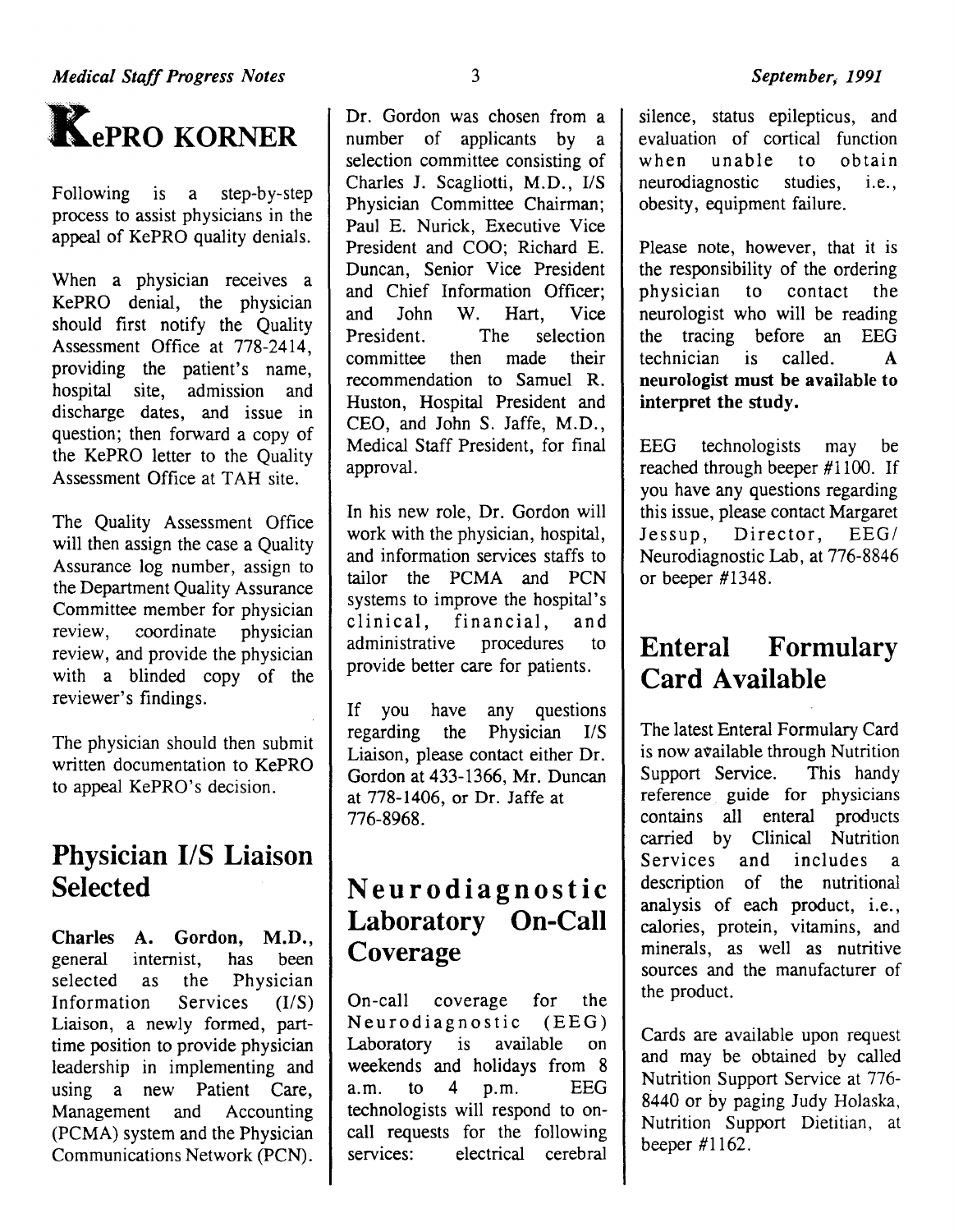## **Patient Triage Problem Addressed Being**

Patient triage continues to be an ongoing problem in the hospital. With the assistance of the Director of Critical Care, the Special Care Committee, and the Cardiovascular Service Unit, a number of ideas are being considered to address this problem.

It has been noted that some patients, who may be suitable for transfer later in the day, are remaining in monitored beds overnight until morning rounds. If appropriate, physicians are asked to transfer their patients later in the day which will "free up" needed monitored beds.

Your cooperation in this matter will help improve the ongoing problem of patient triage.

## **Prostate Cancer Screenings Scheduled**

During Prostate Cancer Awareness Week, which will be celebrated from September 22-28, prostate cancer screenings will be available in the clinic area on the ground floor of TAH site. Scheduled for Thursday, September 26, from 5:30 to 8:30 p.m., and Saturday, September 28, from 1 to 4 p.m., the free screenings will include a digital rectal exam and a PSA blood test for men over the age of 40.

Appointments are recommended by not required.

For more information, call the<br>Comprehensive Community Comprehensive Cancer Center at 778-2582.



*Name Changes to Laboratory Tests* 

To reflect current nomenclature, the Laboratory will begin to use the abbreviation ALT in place of SGPT, and AST in place of SGOT. Currently, both the old and the new abbreviations will be used on report forms; however, in a few months, the old abbreviations will be dropped.

Additionally, the Laboratory would like to promote the use of Thyroid Hormone Binding Ratio (THBR) to replace  $T_3$  Uptake<br>(T<sub>3</sub>U). Currently, confusion Currently, confusion arises as to which test is requested and consequently the Laboratory has been doing an inappropriate number of unwanted, expensive Total  $T_3$   $(T_3-RIA)$ . As<br>Laboratory requisitions are requisitions are redone, the change will be incorporated into the Laboratory ordering procedure.



*September is amnesty month for returning overdue materials!* 

Please make a special effort this month to return overdue library materials. The date due slip at the back of the book indicates when the item is due. As a reminder, books may be borrowed for a three-week period, and bound journals and clinics may be loaned for one week. Individual issues, however, may not leave the library.

## *Recent Acquisitions*

New additions to TAH site include:

Jones. Interviewing the Sexually Abused Child. 3d ed. Gaskell, 1988.

Nichols. Reoperative Gynecologic Surgery. Mosby-Yearbook, 1991.

Goetzman. Handbook. 1991. Neonatal Intensive Care 2d ed. Mosby-Yearbook,

New acquisitions at the LVHC site include:

Fazio. Current Therapy in Colon and Rectal Surgery. BC Deker, 1990.

Matthews. McAlpine's Multiple Sclerosis. 2d ed. Churchill, 1991.

Parrillo. Current Therapy in Critical Care. 2d ed. BC Deker, 1991.

Burrow. Thyroid Function and Diseas Saunders, 1989.

4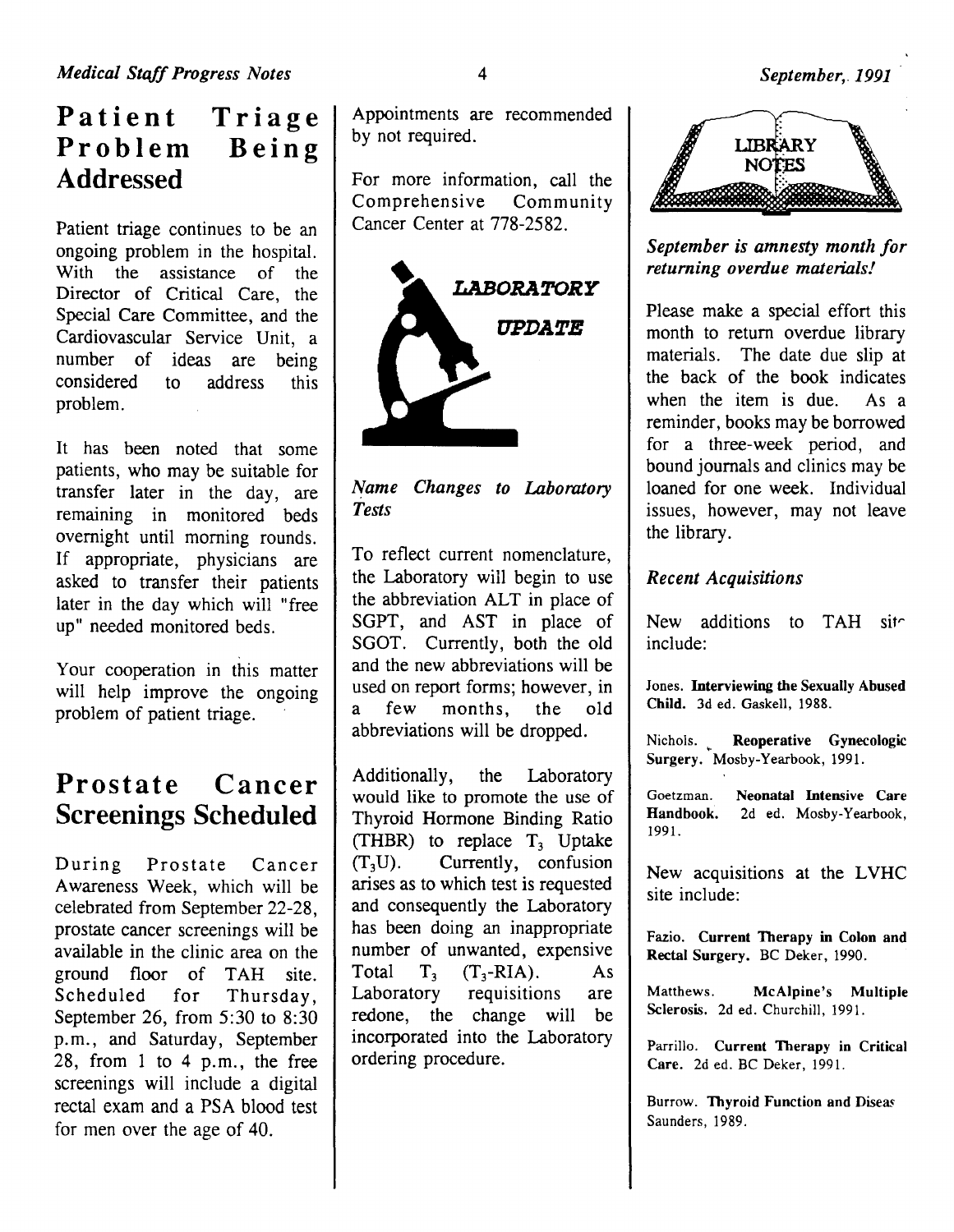## New Coffee Service



Available in Medical S t a f f Lounge

As you may have noticed, a new coffee service has been obtained for the Medical Staff lounge at both hospital sites.

The new service -- Filterfresh - is a single-cup coffee system which filter brews coffee, cup by cup, and will be available 24 hours a day. Hot water is also available for tea drinkers.

The cost for the coffee, courtesy of the Medical Staff, is based on average monthly consumption. The more you drink, the less each cup costs. Enjoy!

# Newsy Notes

\* The Departments of Obstetrics and Gynecology, Pediatrics, and Women and Infants/Pediatric SSU have recently acquired a telefax machine. The telefax number is 778-9688.

\* Effective Tuesday, September 3, the telephone number for the Open Heart Unit was changed to 778-1250. Please make a note of this change.

\*Effective immediately, the name of the Adjunctive Therapy Department has changed to Psychiatric Rehabilitation.

## Interpreter Services

As you may know, the hospital maintains a list of employees and physicians who have volunteered to serve as interpreters for non-English speaking patients. An updated list of interpreters is in the process of being revised and<br>will be distributed to all he distributed to all departments and nursing units in the near future. When interpreter services are required, please refer to this list. If, however, no interpreter is available, please contact one of the patient representatives or a nursing coordinator for the number and access code for the Language Line.

This service is available for 140 different languages. The Language Line is to be used for consults, history taking, and discharge instructions.<br>Additionally, Point Talk Additionally, brochures are available on all nursing units to assist with the interpretation of commonly used words and phrases.

If you have any questions regarding interpreter services, please contact Nancy Stevens, Patient Representative at the L VHC site, at 776-8222, or Maryanne Falcone, Patient Representative at TAH site, at 778-2486. Both Patient Representatives may also be reached through the page operator at 776-8999.

## Congratulations!

Samuel W. Criswell, Jr., D.P.M., podiatrist, was recently informed that he successfully passed both parts of the 1991 Foot Surgery certification examination and has now become a Diplomate of the American Board of Podiatric Surgery with Certification in Foot Surgery.

Thomas D. Meade, M.D., orthopedic surgeon, has fulfilled all the requirements for certification by the American Board of Orthopaedic Surgery and is now a Diplomate of the Board.

In addition, Dr. Meade recently volunteered his time to the medical staff of the Tenth Keystone State Games held in the Lehigh Valley. He was also a participant and won a gold and two silver medals in the Masters Swimming Butterfly and Freestyle events.



Peter F. Rovito, M.D., general surgeon, and his wife, Donna,

welcomed their first baby on August 19. Peter Vincent weighed 6 lbs., 1 1/4 oz. at birth.



#### Glen H. Tinkoff, M.D., general surgeon, and his wife,

Lauren, welcomed their second child on August 12. Andrea Elizabeth weighed 7 lbs., 2 oz., and was 20 inches long. She has a two year old brother Gregory.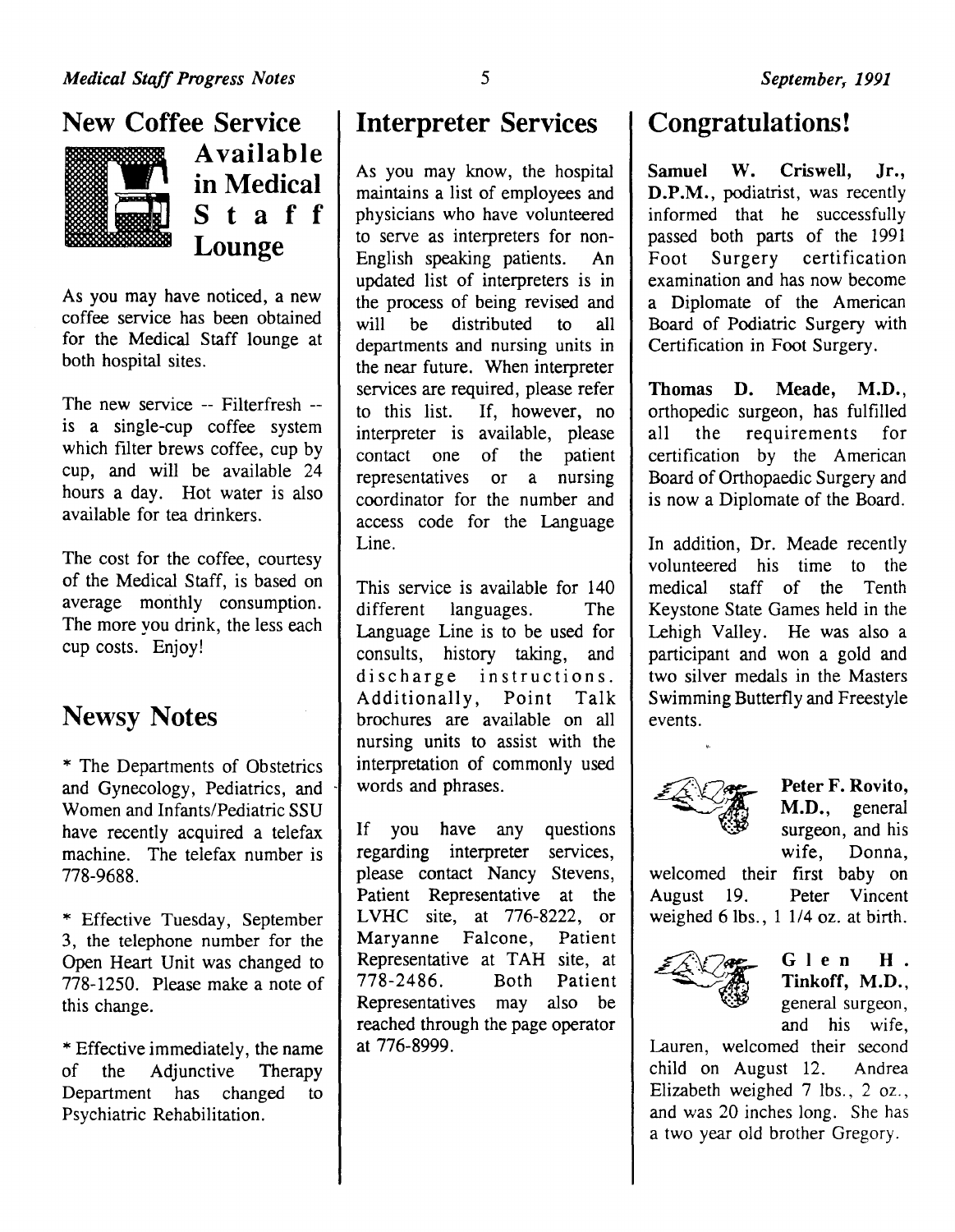# **Publications, Papers and Presentations**

Peter A. Keblish, M.D., chief of the Division of Orthopedic Surgery, recently testified to the FDA Orthopedic Panel on the Unicompartmental Configuration of the New Jersey LCS System. Dr. Keblish has been one of the principal investigators of the meniscal bearing cementless partial knee replacement for the past 11 years. TAH--LVHC has been one of the seven major centers in the country to participate in the investigational study, which culminated with full Orthopedic Panel review.

Lester Rosen, M.D., colon and rectal surgeon and chairman of the Surgical Research Committee, was interviewed for a feature article titled, Laser Surgery: Too Much, Too Soon?, which appeared in the August, 1991 issue of Consumer Reports.

## **HealthCounts** News

## *Free Public Lectures*

HealthCounts, the employee and community wellness program of The Allentown Hospital--Lehigh Valley Hospital Center, will present a series of programs and lectures concerning health promotion and disease prevention.

The free public lectures for October, sponsored by the Chronic Disease Education Committee of TAH--LVHC, include:

Obesity: Implications and Interventions will be presented on Wednesday, October 9, from 7 to 9 p.m., in the Auditorium of the LVHC site. Dean F. Dimick. M.D. , endocrinologist, will discuss metabolism and the genetics of obesity as well as the medical and surgical interventions for obesity.

Anorexia and Bulimia will be presented on Wednesday, October 16, from 7 to 9 p.m., in the Auditorium of the LVHC site. Marlene Finkelstein, LSW, psychotherapist. and Rita Valenti, MA, psychotherapist. will provide an overview of anorexia and bulimia as well as the signs and symptoms of food addiction. The treatment and recovery process will also be discussed.

Overview: Heart Healthy Nutrition will be presented on Wednesday, October 30, from 7 to 9 p.m., in the Auditorium of the LVHC site. Herbert L. Hyman, M.D., gastrocnterologist, and Jane E. Ziegler, M.S., R.D., Director, Clinical Nutrition Services, will discuss the important link between diet and health and how to eat wisely and economically. Dietary guidelines will be reviewed for preventative and post-care measures.

In addition to these free lectures, HealthCounts offers a number of classes and programs for weight control, stress management, and smoking cessation which may benefit your patients.

For more information regarding these and other programs, please call HealthCounts at 821-2150.

#### UPCOMING CONFERENCES, SEMINARS AND MEETINGS

#### *Regional Symposium Series*

Fourth Annual Coagulation Symposium: Thrombosis and Antithrombotic Therapies will be held on Friday, September 20, from 9 a.m. to  $3:30$  p.m., in the Auditorium of the LVHC site. After attending this program, each participant will be able to list analytes used in diagnosing thrombosis, describe fibrinolysis' role in thrombosis, list at least three thrombolytic agents used to deal with thrombosis, and discuss the pharmacology of heparin and heparin derivatives.

The program will benefit physicians, medical technologists, and laboratory administrators.

Fourth Annual Cardiovascular Nursing Seminar: New Beats in Cardiology will be held on Wednesday, September 25, from 7:45 a.m. to 4:15 p.m., in the Auditorium of the LVHC site. This one-day seminar will feature a nationally known speaker, author, and researcher on holistic nursing. Experts will present the most current trends in the care of the cardiovascular patient. This seminar is designed for medical/surgical and critical care nurses and allied health professionals desiring to enhance their cardiovascular knowledge.

(Continued on Page 7)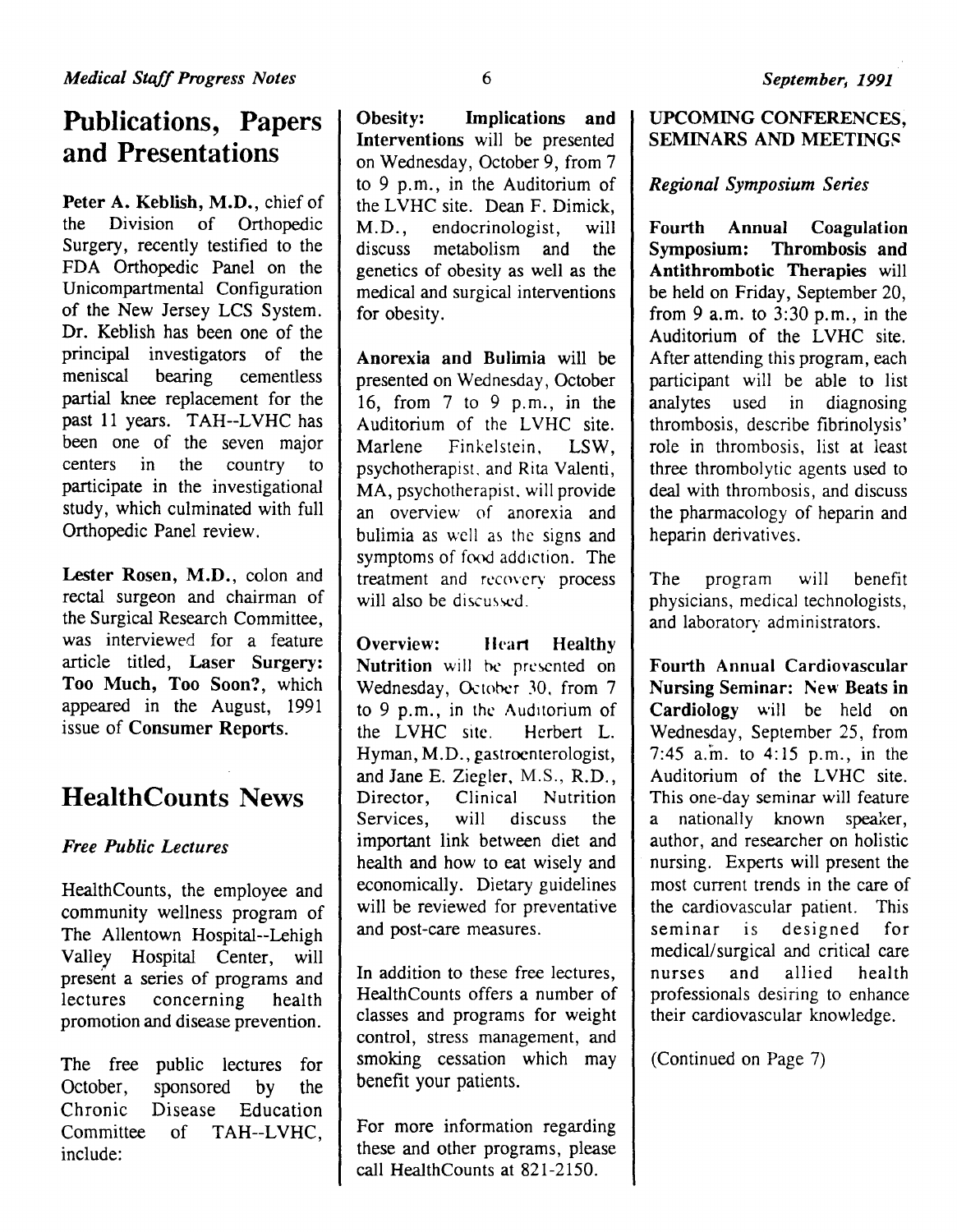(Continued from Page 6)

Third Annual Neuroscience Symposium: New Directions in Neurological Therapeutics will be held on Friday, October 4, from  $8$  a.m. to  $3:30$  p.m., in the Auditorium of the LVHC site. After attending this program, each participant will be able to present current research findings in the neurological conditions/ diseases of headache, brain tumors, multiple sclerosis, Parkinson's disease and epilepsy; discuss the impact of these findings upon modern day treatment of these conditions/diseases; and discuss the appropriate use and utility of interventional radiography. This program will benefit physicians, nurses, and other health care<br>workers concerned with concerned with neurological diseases.

Rheumatoid Arthritis: Diagnosis and Management will be held on Saturday, October 19, from 8 a.m. to 1 p.m., in the Auditorium of the LVHC site. After attending this program, each participant will be able to state the benefits and risks of nonsteroidal anti-inflammatory drugs in the treatment of rheumatoid patients, list two disease modifying agents in treatment of rheumatoid arthritis, describe the role of orthopedics in the treatment of rheumatoid arthritis, and describe the pathophysiology and diagnosis of rheumatoid arthritis. This program will benefit family practitioners, general practitioners, general internists, nurses, dietitians, and other health care professionals interested in rheumatoid arthritis.

For more information regarding the above conference, please<br>contact Human Resource Resource Development at 776-8322.

#### *Medical Grand Rounds*

Hepatitis will be presented by Clifford Brass, M.D., University of Pennsylvania, Philadelphia, on September 24.

Neuromuscular Disease will be presented by Neil W. Culligan, M.D. neurologist, TAH--LVHC, on October 1.

Newer Concepts of Mechanical Ventilation will be presented by Herb Patrick, M.D., Associate Professor of Medicine, Jefferson College, Philadelphia, on October 8.

Health Care Law will be presented by Atty. Reed Hamilton, Philadelphia, on October 15.

Medical Grand Rounds are held every Tuesday at noon in the Auditorium of the LVHC site. For more information, contact the Department of Medicine at 776-8200.

#### *Department of Pediatrics Conferences*

Endocrinology for the Pediatrician will be presented by Angelo DiGeorge, M.D., Professor Emeritus, Temple University School of Medicine, on September 27.

Clinical Case Presentation of Emergency Nature will be presented by Eric Sundel, M.D.,

Director, Pediatric Intensive Care<br>Unit. Hahnemann University Hahnemann University

Department of Pediatrics Conferences are held every Friday at noon in the Auditorium of TAH site. For more information, contact Beverly Humphrey in the Department of Pediatrics at 778-2540.

Hospital, on October 11.

#### *Physician Office Practice Forum*

The next Physician Office Practice Forum has been scheduled for Monday, September 30, from noon to 2 p.m., in the Auditorium of the LVHC site.

Topics to be discussed include Digital Dictation System Update, which will be presented by Zelda B. Greene, Manager, Medical Transcription Services, and Legal Issues Update for the Physician's Office Staff, which will be presented by Janine Fiesta, J.D., B.S.N., Senior Vice President, Legal Services/Risk Management.

This program will benefit members of the Medical Staff and their office personnel.

For more information or to register, please contact Janet M. Laudenslager, Coordinator, Physician Office Practice Services (POPS), at 778-2780.

## *QUOTE OF THE MONTH*

*"The future belongs to those who believe in their*  abilities."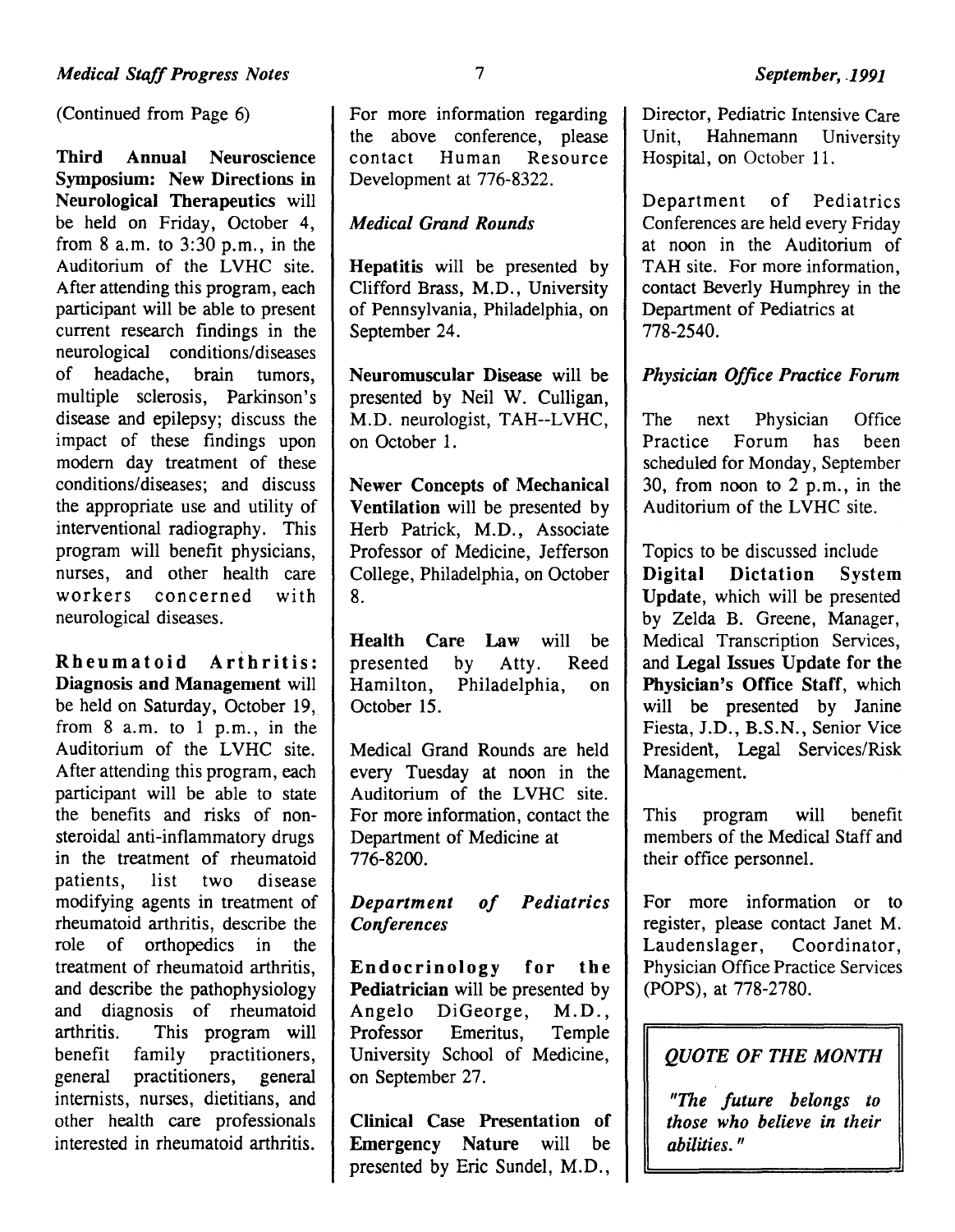## **Surgical Research Committee to Sponsor Symposium at Lehigh University**

The Surgical Research Committee of TAH--LVHC is sponsoring a symposium on Surgical Bioprosthesis and Current Technological Developments to be presented at Lehigh University for their Biology and Engineering students and faculty on Wednesday, November 13. Representatives from each of the 12 divisions within the Department of Surgery will participate in the symposium.

The Surgical Research Committee is committed to promoting clinical excellence and quality through its support of retrospective clinical studies, prospective clinical investigations, and basic scientific research. Several members of the Department of Surgery are presently involved in coordinated research efforts with Lehigh University faculty.

# **Physician Practice Opportunities**

\* Monday and Wednesday morning slots are currently available for the Brown Bag suite at Kutztown Professional Center.

\* Kutztown Professional Center is planning a *5,500* square feet addition for Fall, 1991. Office suites available will include medical, dental, legal, and professional.

\* Office Space Available - Share large medical office near LVHC. Fully furnished and staffed. Multiple line phone system. Computerized billing available.

For more information on these practice opportunities, contact John W. Hart, Vice President, at 776-8968.

\* For Sale - Medical-Professional Office Building on Cedar Crest Boulevard, just minutes from both The Allentown Hospital and Lehigh Valley Hospital Center sites. Plenty of parking. Ideal for physician.

\* Office space available to share. Private entrance. Ideal for psychiatrist, psychologist, surgeon, etc. New addition, available Fall, 1991, at 825 N. Cedar Crest Boulevard, Allentown.

\* Specialty practice time-share space available in a comprehensive health care facility. Riverside Professional Center, 4019 Wynnewood Drive, Laurys Station. Half- or full-day slots immediately available.

\* Temporary office space available on first floor of Fairgrounds Medical Center, 400 N. 17th Street, Allentown. 380 square feet for one- or two-year lease. Private entrance.

For more information, contact Joe Pilla, POPS Representative, at 778-2780.

## *Our Quality Policy*

Our commitment is to quality in everything we do. This can only be achieved if we provide services that conform to clearly understood<br>requirements. We are requirements. dedicated to continuous improvements in our work processes. Our approach is based on "Prevention" and the concept of "Do it right the first time." Equal Opportunity Employer  $M/F/H/V$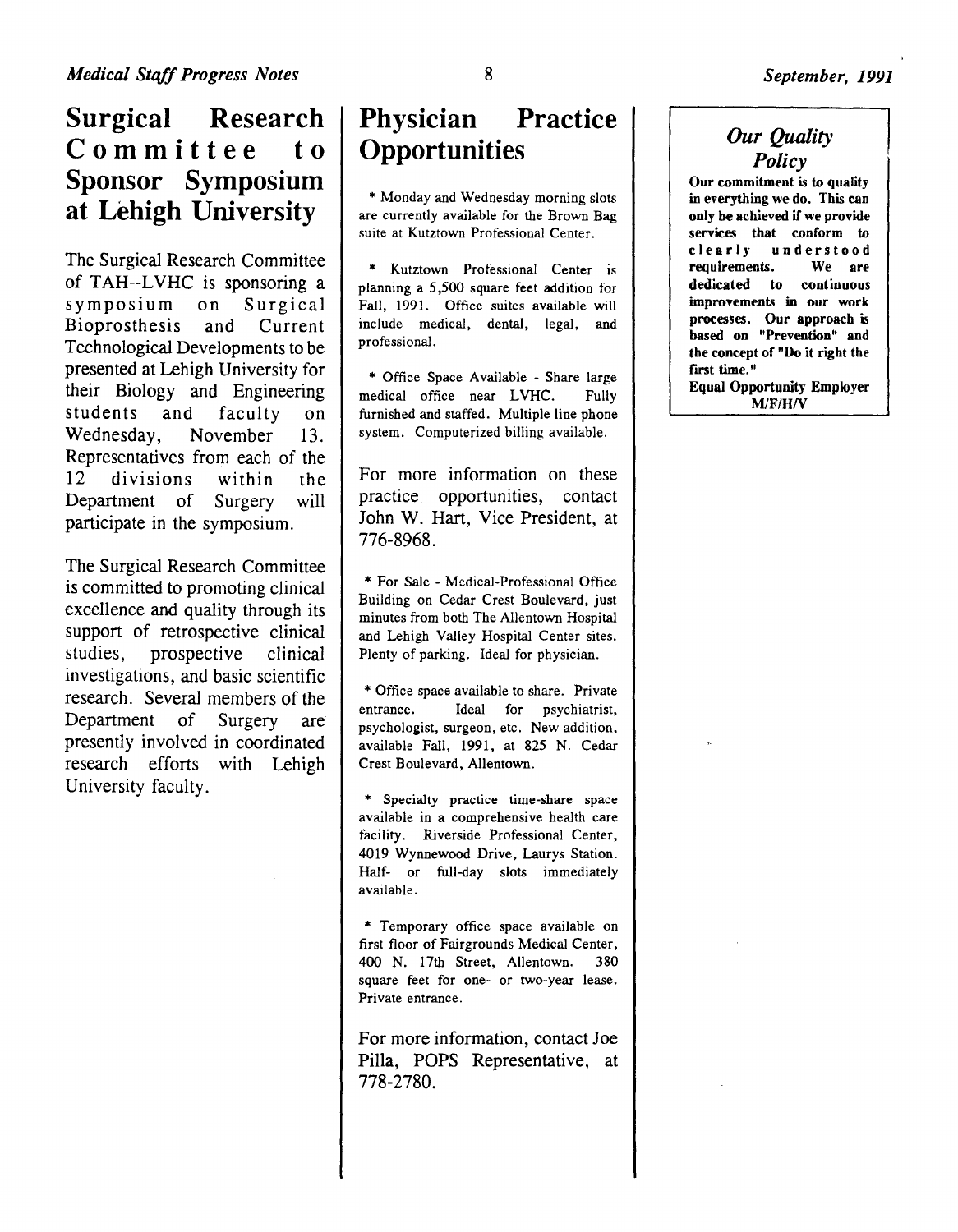## WHO'S NEW

The Who's New section of *Medical Staff Progress Notes*  contains an update of new appointments, address changes, newly approved privileges, etc.

Please remember that each department or unit is responsible for updating its directory, rolodexes, and approved privilege rosters.

### Medical Staff

#### *Appointments*

Kenneth A. Bernhard, MD (Cardiology Associates of Lehigh Valley) 3340 Hamilton Blvd. Allentown, PA 18103 (215) 433-6442 Department of Medicine Division of Internal Medicine Section of Cardiology Provisional Active

#### David L. Clair, MD

(Arthur E. Fetzer, MD) 1230 S. Cedar Crest Blvd. Suite 302 Allentown, PA 18103 (215) 770-0616 Department of Surgery Division of Urology Provisional Active

#### Douglas C. Cline, MD

(Emergency Care Associates of Allentown) L VHC/Emergency Department 1200 S. Cedar Crest Blvd. Allentown, PA 18105 (215) 776-8130 Department of Emergency Medicine Division of Emergency Medicine Provisional Active

Linda L. Lapos, MD 1230 S. Cedar Crest Blvd. Suite 303 Allentown, PA 18103 (215) 778-1095 Department of Surgery Division of Colon/Rectal Surgery Provisional Active

Brian K. Long, MD (Psychiatric & Counseling Associates, PC -John F. Mitchell, MD) 1259 S. Cedar Crest Blvd. Suite 326 Allentown, PA 18103 (215) 435-8545 Department of Psychiatry Provisional Courtesy

Stephen J. Motsay, MD (Trexlertown Community Health Center) 6802 Hamilton Blvd. Trexlertown, PA 18087 (215) 395-1924 Department of Medicine Division of Family Practice Provisional Active

Louis E. Spikol, MD (McGorry & Neumann) Allentown Medical Center 401 N. 17th Street Suite 105 Allentown, PA 18104 (215) 432-2013 Department of Medicine Division of Family Practice Provisional Courtesy

John D. VanBrakle , MD Chairman, Department of Pediatrics TAH--LVHC/Department of **Pediatrics** 1627 Chew Street Allentown, PA 18102 (215) 778-2540 Department of Pediatrics Division of General Pediatrics

#### *Change of Status*

Donald B. Kopenhaver, MD Department of Obstetrics and Gynecology From Active to Courtesy

### *Change of Department*

Norman C. Kramer, MD From Department of Pathology to Department of Medicine Division of Internal Medicine Section of General Internal Medicine (with privileges in Pathology) Provisional Consulting

### *Resignations*

Thomas J. Martin MD (Lehigh Valley Nephrology Associates) Department of Medicine Division of Internal Medicine Section of Nephrology

Stephen S. Robb, MD Department of Medicine Division of Family Practice

*Tennination* 

Gregory M. Lang, MD Department of Obstetrics and Gynecology

(Continued on Page 10)

9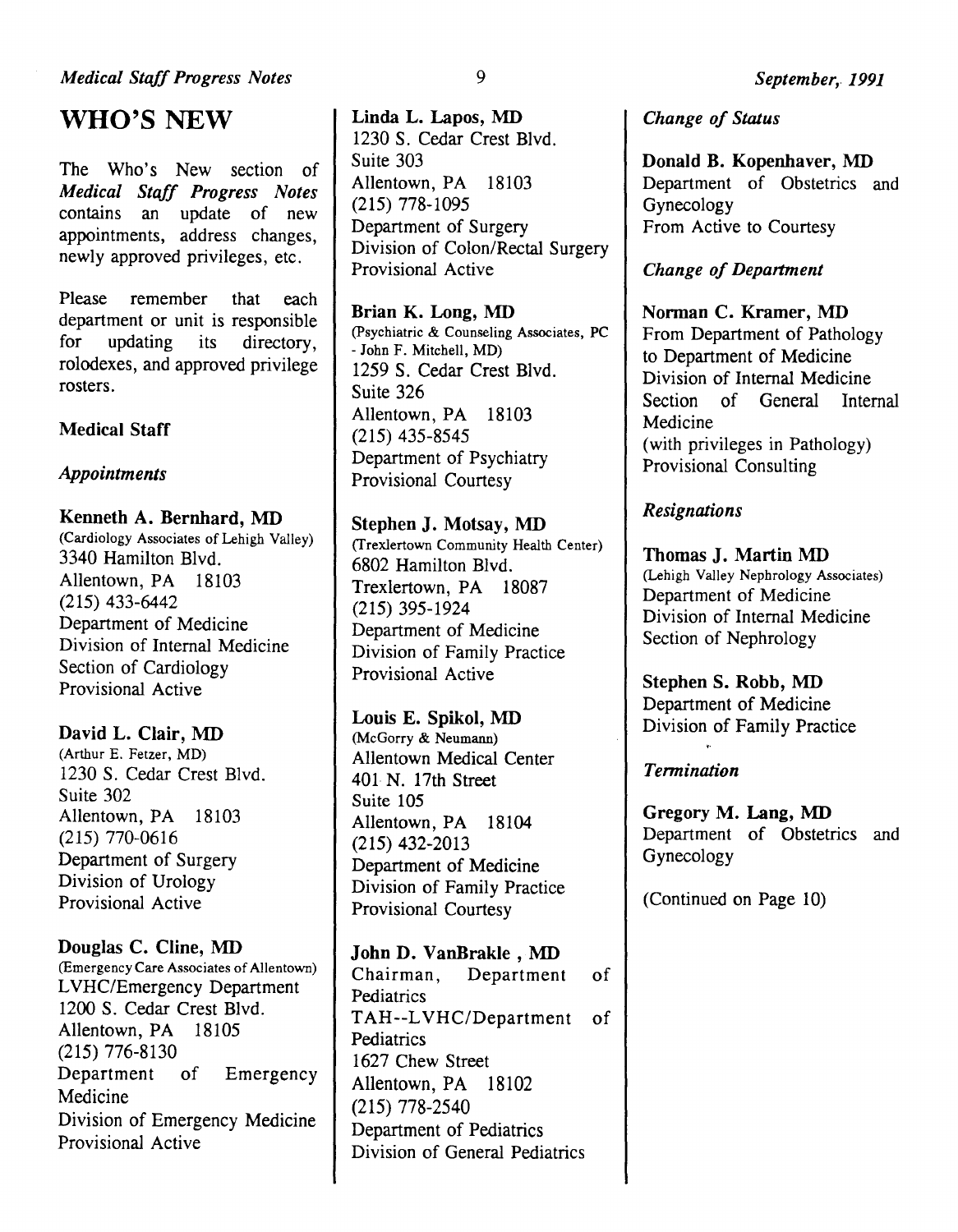(Continued from Page 9)

#### *Practice Name Change*

Effective September 23, 1991, Cardiology Associates of Lehigh Valley will change its practice name to Cardiology Care Specialists. This change will be made in the H.I.S. system as of September 23 and, therefore, the former practice name will not be recognized by the computer system after this date. Members of the practice include: Bruce J. Silverberg, MD, David B. Goldner, MD, D. Lynn Morris, MD, Bruce A. Feldman, DO, Luis Constantin, MD, J. Patrick Kleaveland, MD, Melvin H. Schwartz, MD, and Kenneth A. Bernhard, MD.

#### Allied Health Professionals

#### *Appointments*

Susan T. Phifer, BSN Physician Extender Professional - RN (Gastroenterology Associates, Ltd.)

Nadine Shelepak, PA-C Physician Extender Physician Assistant (JC Rex Thoracic Surgery Group, Ltd.)

#### *Resignations*

Lisa H. Fegley, RN Physician Extender Professional - RN (Cardiology Associates of Lehigh Valley)

David Huntoon, CRNA Physician Extender Professional- CRNA (T AH Anesthesiology Department)

Catherine A. Mulutzie, RN Physician Extender Professional - RN (Cardiology Associates of Lehigh Valley)

Bonnie L. Stivers Physician Extender **Technical** Dental Assistant (Marsha A. Gordon, DDS) *Medical Staff Progress Notes* is published monthly to inform TAH-LVHC Medical Staff and employees or important issues concerning the Medical Staff. Articles should be<br>submitted to Janet M. to Janet Laudenslager, Coordinator, Physician Office Practice Services, TAH site, by the first of each month. Articles may also be faxed to her at 778-2867. If you have any questions regarding the newsletter, please call Ms. Laudenslager at 778-2780.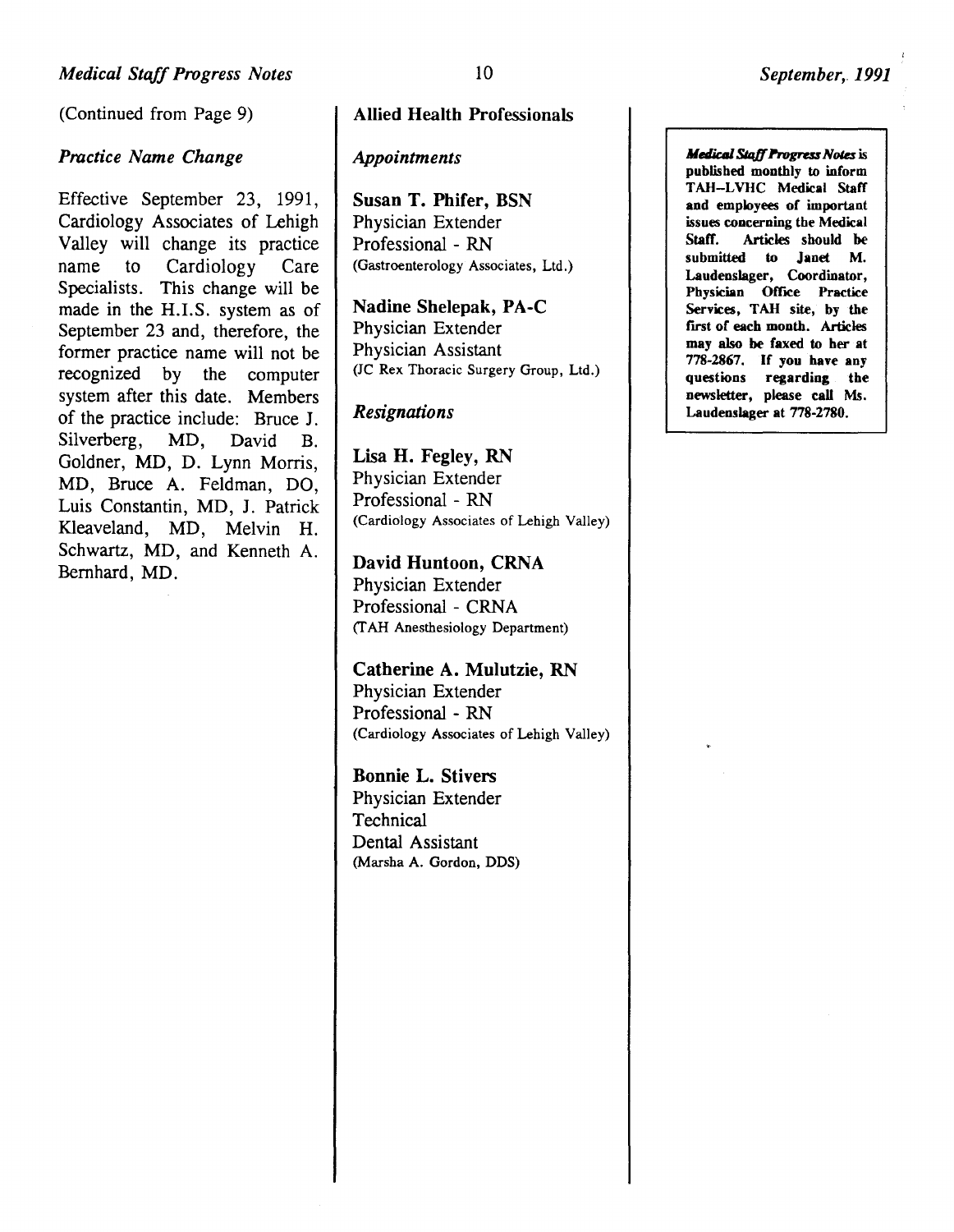

The following actions were taken at the August 12, 1991 Pharmacy and Therapeutics Committee meeting.

#### DRUG USE EVALUATION - A CLOSER LOOK AT ONDANSETRON

The Committee accepted a report on Ondansetron (Zofran) usage in ambulatory patients. Key findings included:

- -all patients received it for acceptable indications doses were within normal range
- 
- the majority of patients (65%) received only one dose<br>- adverse effects were minimal
- 
- outcome was unevaluable due to lack of documentation in the patient record

It was recommended that the report be forwarded to Oncology for review and fo)low-up, if necessary.

#### NEW ON FORMULARY

Levonorgestrel (Norplant, Wyeth-Ayerst) - a progestational implantable contraceptive indicated for long term (up to 5 yrs.) reversible contraception. Levonorgestrel is surgically implanted into the patient's arm under the skin. Insertion and removal is a minor surgical procedure. As with bther oral progestational only agents, the main side effect is a change in bleeding pattern, which includes more frequent and irregular bleeding episodes, spotting between periods and amenorrhea. Many of the bleeding problems diminish during the first several months and improve especially after the first year. Pregnancy rates have been found to be 0.4 per 100 woman-years during the first three years of use. Approximately 20% of the failures are ectopic pregnancies, which probably result from Levonorgestrel's inhibition of tubal mobility. Overall, however, Levonorgestrel results in fewer ectopic pregnancies when compared to the population, in general.

Fentanyl Transdermal System (Duragesic, Janssen) - a topical system designed to deliver a continuous rate of fentanyl over the life of the patch. It was approved for a 3 month evaluation. It is indicated for management of chronic pain in patients requiring opioid analgesia. The patches come in four strengths (Table 1) which correlate to the average hourly release rates. Steady state serum concentrations are reached in 12-24 hours and decline gradually following removal, falling approximately 50% in the first 17 hours. Adverse reactions and drug interactions are consistent with those seen with opioid analgesics.